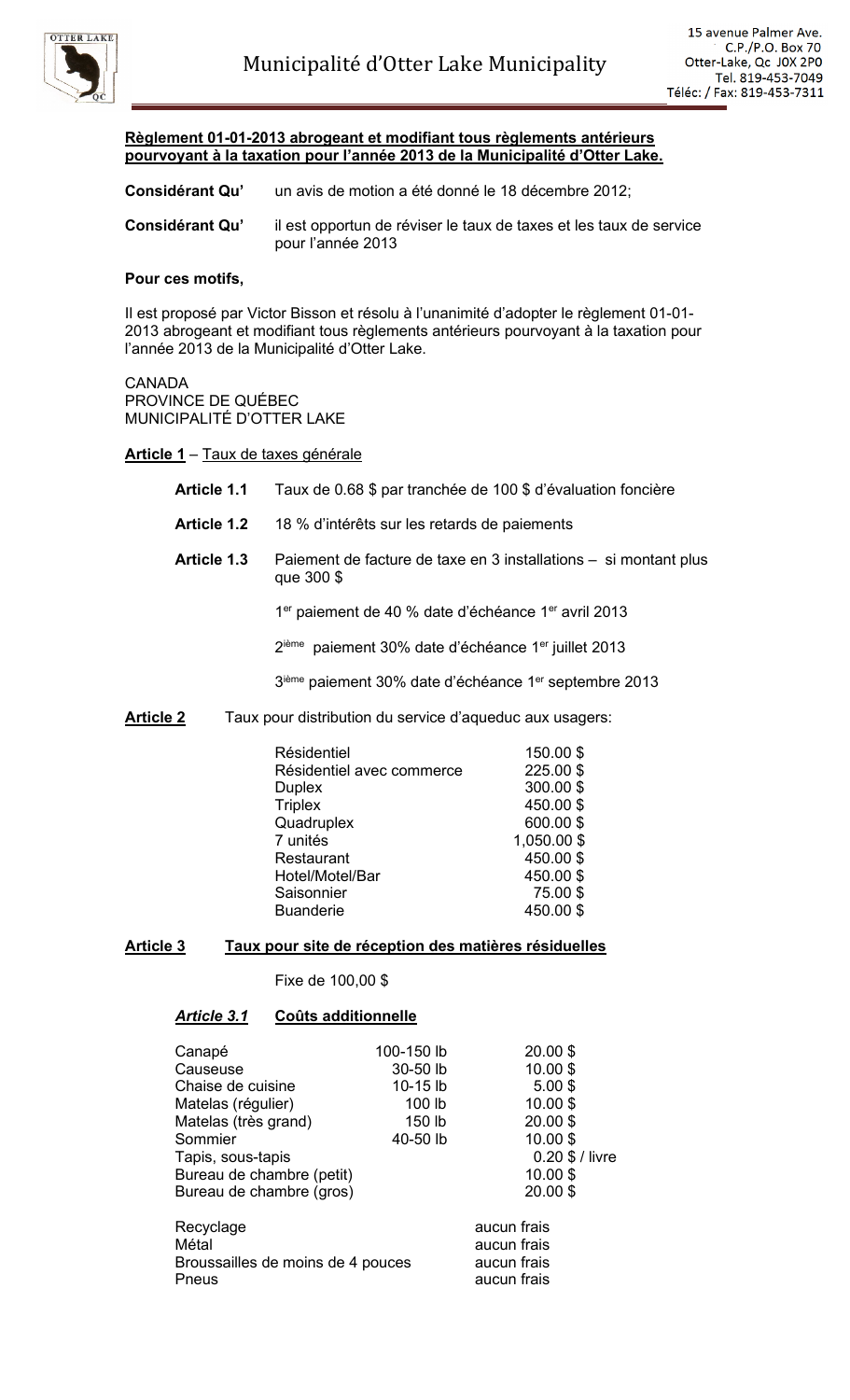

| <b>Batterie</b> | aucun frais |
|-----------------|-------------|
| <b>Peinture</b> | aucun frais |
| Électroménagers | aucun frais |

#### **Article 4 Taux pour défrayer les coûts de l'achat du camion de pompier.**

Fixe de 50,00 \$ par unités de l'ensemble des immeubles imposables.

# **Article 5 Taux pour la mise aux normes des infrastructures d'eau potable règlement d'emprunt #005-11-2009**

**ARTICLE 5.1** Pour pourvoir à 25% des dépenses engagées relativement aux intérêts et au remboursement en capital des échéances annuelles de l'emprunt, il est par le présent règlement imposé et il sera prélevé, annuellement, durant le terme de l'emprunt, sur tous les immeubles imposables situés sur le territoire de la municipalité, une taxe spéciale à un taux suffisant d'après leur valeur telle qu'elle apparaît au rôle d'évaluation en vigueur chaque année.

#### **Taux de 8,00 \$**

**ARTICLE 5.2** Pour pourvoir à 75% des dépenses engagées relativement aux intérêts et au remboursement en capital des échéances annuelles de l'emprunt, il est par le présent règlement exigé et il sera prélevé annuellement, durant le terme de l'emprunt, de chaque propriétaire d'un immeuble imposable situé à l'intérieur du bassin de taxation décrit à l'annexe ''A'' jointe au présent règlement pour en faire partie intégrante, une compensation à l'égard de chaque immeuble imposable dont il est propriétaire.

> Le montant de cette compensation sera établi annuellement en multipliant le nombre d'unités attribuées suivant le tablean ci-après à chaque immeuble imposable par la valeur attribuée à chaque unité. Cette valeur est déterminée en divisant les dépenses engagées relativement aux intérêts et au remboursement en capital des échéances annuelles de l'emprunt par le nombre d'unités de l'ensemble des immeubles imposables situés à l'intérieur du bassin.

| ANNEXE A - | Catégories d'immeubles                                                                                                                                                                    |                                                          | Nombre d'unités                                                                         |  |
|------------|-------------------------------------------------------------------------------------------------------------------------------------------------------------------------------------------|----------------------------------------------------------|-----------------------------------------------------------------------------------------|--|
| A          | <b>Résidentiel</b>                                                                                                                                                                        |                                                          |                                                                                         |  |
|            | Immeuble résidentiel chaque logement<br>Immeuble résidentiel avec commerce<br>Immeuble saisonnier                                                                                         | 1,5                                                      | 142.00 \$<br>213.00 \$<br>142.00 \$                                                     |  |
| В          | <b>Commercial</b>                                                                                                                                                                         |                                                          |                                                                                         |  |
|            | Epicerie<br>a)<br>b)<br>Dépanneur<br>Salon de coiffure<br>C)<br>Restaurant/Hotel/Bar/Salon<br>d)<br><b>Buanderie</b><br>e)<br>f)<br>Station de service<br>Roulotte de patate frites<br>g) | 1,5<br>1,5<br>1,5<br>1,5<br>$\overline{2}$<br>1,5<br>1,5 | 213.00 \$<br>213.00 \$<br>213.00 \$<br>213.00 \$<br>284.00 \$<br>213.00 \$<br>213.00 \$ |  |
|            | Magasin général & articles variées<br>h)<br>Commerce à but non lucratif<br>$\mathbf{I}$                                                                                                   | 1<br>1                                                   | 142.00 \$<br>142.00\$                                                                   |  |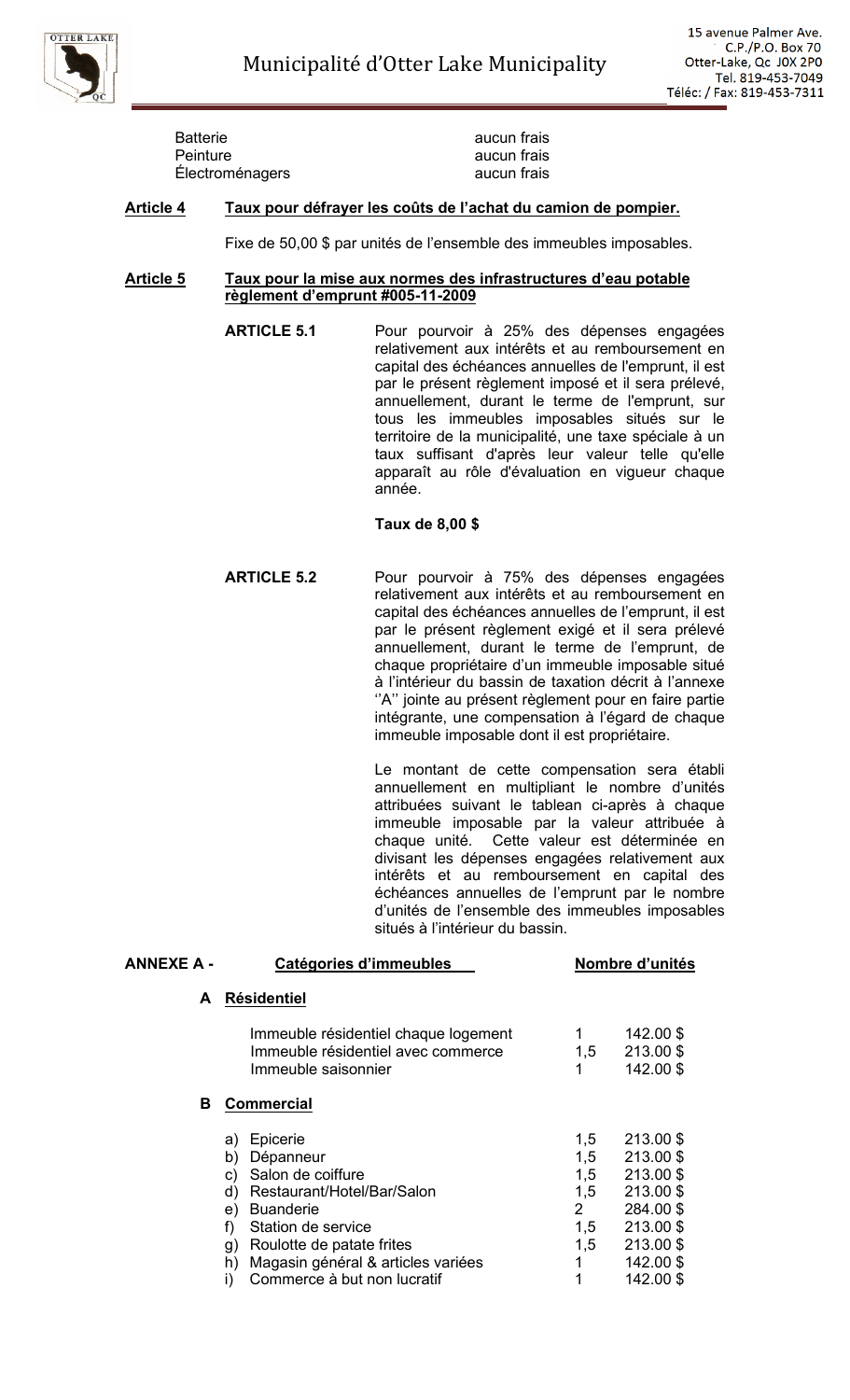

|   | <b>Boulangerie</b><br>Gîte du passant                                             | 1,5<br>1.5        | 213.00 \$<br>213.00 \$            |
|---|-----------------------------------------------------------------------------------|-------------------|-----------------------------------|
| C | Autre immeuble commercial                                                         |                   |                                   |
|   | Bureau professionnel<br>a)<br>Bureau de poste<br>Bureaux gouvernementaux - privés | 1,5<br>1,5<br>1,5 | 213.00 \$<br>213.00\$<br>213.00\$ |
|   | Terrain vacant construisible                                                      | 5                 | 71.00 \$                          |

#### **Article 6 Roulottes**

Un frais de 10.00\$ par mois pour une roulotte temporaire amovibles.

# **Article 7 Le règlement entrera en vigueur conformément à la loi.**

Donné à Otter Lake (Québec) Ce 14<sup>ième</sup> jour du mois de janvier 2013.

Andrea Lafleur **Andrea Lafleur** Graham Hawley Directrice générale **Maire** Maire

Avis de motion: 18 décembre, 2012<br>Date de l'adoption: 14 janvier, 2013 Date de l'adoption: Date de publication: 21 janvier, 2013<br>Date d'entrée en vigueur: 28 janvier, 2013 Date d'entrée en vigueur: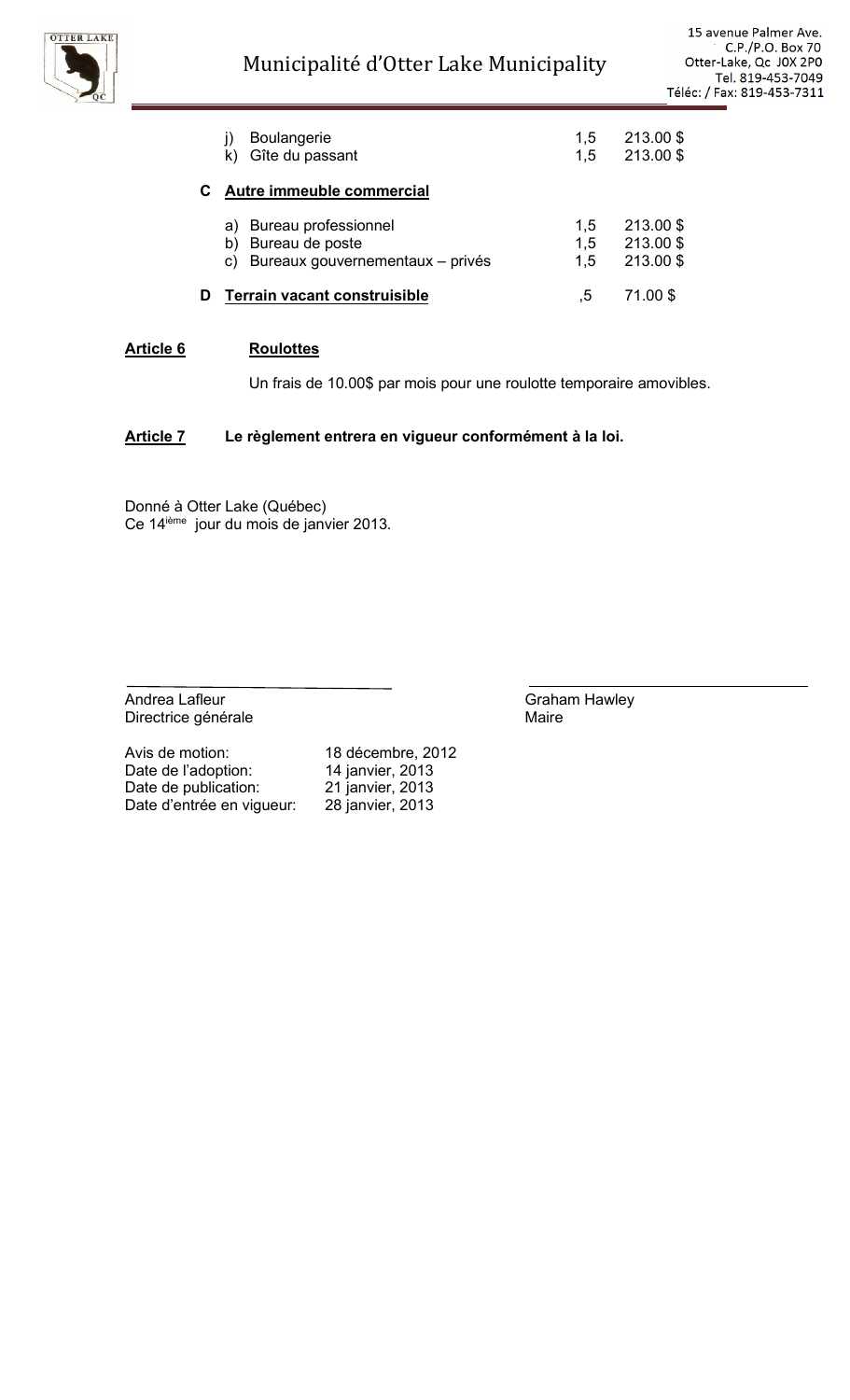

# **By-Law 01-01-2013 repealing and amending all previous By-Laws that provide for taxation for the year 2013 of the Municipality of Otter Lake.**

**Whereas** a notice of motion was given December 18, 2012;

**Whereas** it is expedient to revise the tax rate and service rate for 2013

#### **For these reasons,**

It is proposed by Victor Bisson and resolved unanimously to adopt the By-Law 01-01- 2013 repealing and amending all previous By-Laws that provide for taxation for the year 2013 the Municipality of Otter Lake.

CANADA PROVINCE OF QUEBEC TOWN OF OTTER LAKE

#### **Article 1 - General Tax Rates**

- **Section 1.1** Rate of \$ 0.68 per \$ 100 of Roll Assessment
- **Section 1.2** 18% interest on late payments
- Section 1.3 Payment of tax bill in 3 installments if amount is more than \$ 300.00

1st payment of 40% due date April 1, 2013

2nd 30% payment due date 1 July 2013

3rd payment 30% due date 1 September 2013

#### **Article 2 The distribution rate for water service to users:**

| Residential                        | \$150.00   |
|------------------------------------|------------|
| Residential with attached business | \$225.00   |
| <b>Duplex</b>                      | \$300.00   |
| <b>Triplex</b>                     | \$450.00   |
| Quadruple                          | \$600.00   |
| 7 units                            | \$1,050.00 |
| Hotel/Motel/Bar                    | \$450.00   |
| Restaurant                         | \$450.00   |
| Seasonal                           | \$75.00    |
| Laundromat                         | \$450.00   |

#### **Article 3 Rate for the reception site for the residential waste**

Fixed \$ 100.00

#### **Section 3.1 Additional Costs**

| Sofa<br>Loveseat<br>Kitchen chair<br>Mattress (regular)<br>Mattress (King)<br>Box springs<br>Carpets, carpet underlay<br>Dresser (small)<br>Dresser (large) | 100-150 lbs<br>30-50 lbs<br>10-15 lbs<br>$100$ lbs<br>150 lbs<br>40-50 lbs | \$20.00<br>\$10.00<br>\$5.00<br>\$10.00<br>\$20.00<br>\$10.00<br>$$0.20$ per pound<br>\$10.00<br>\$20.00 |
|-------------------------------------------------------------------------------------------------------------------------------------------------------------|----------------------------------------------------------------------------|----------------------------------------------------------------------------------------------------------|
| Recycling<br>Metal<br>Brush less than 4 inches<br><b>Tires</b>                                                                                              | No charge<br>No charge<br>No charge<br>No charge                           |                                                                                                          |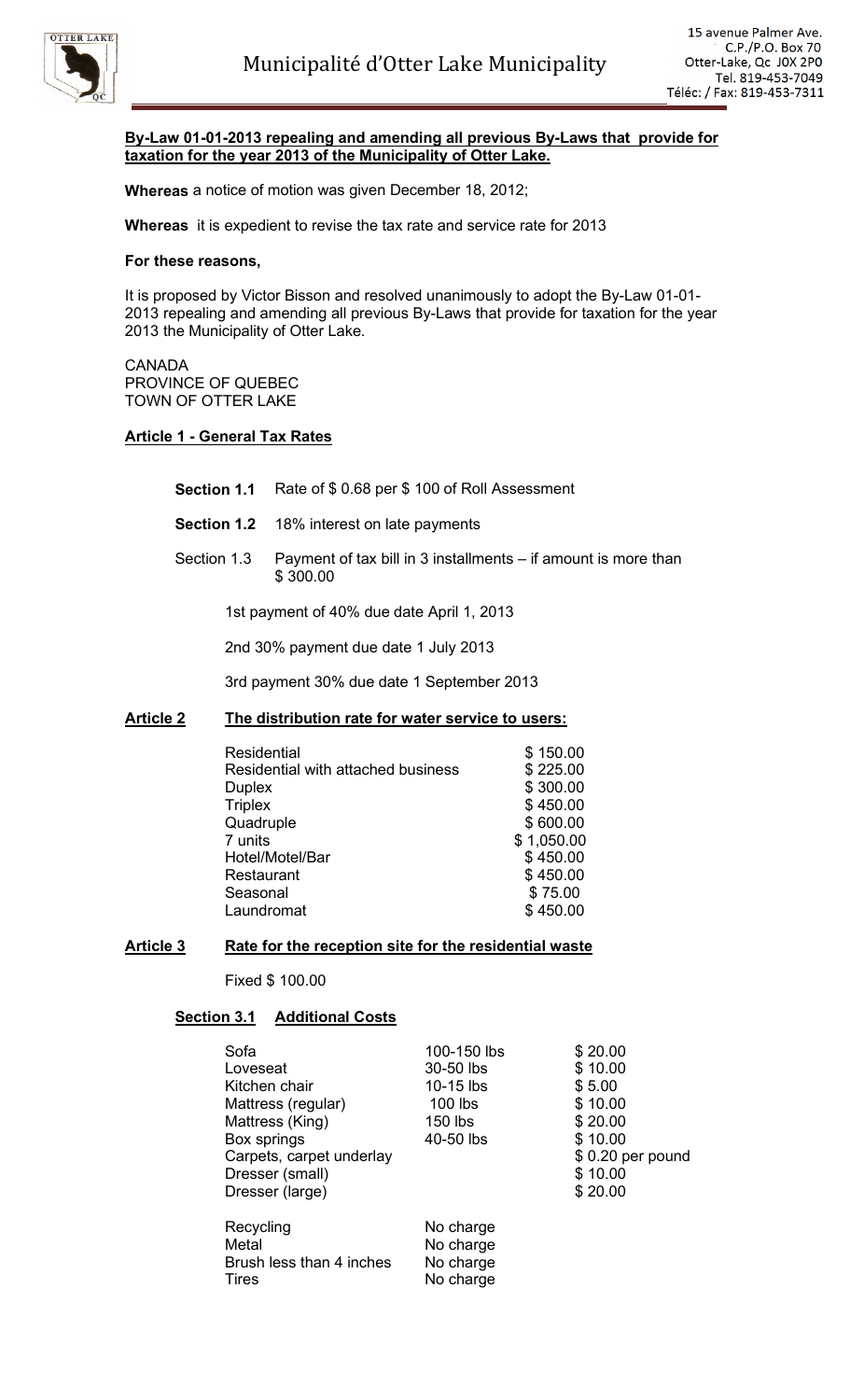

Batteries No charge Appliances No charge

# **Article 4 Rate to defray the costs of purchasing a fire truck.**

Fixed \$ 50.00 per units of all taxable property

#### **Article 5 Rate for the upgrading of drinking water infrastructure borrowing bylaw # 005-11-2009**

**Article 5.1** To provide 25% of expenditures incurred for interest and capital repayment of annual payments on the loan, is hereby imposed and levied annually, during the term of the loan, all taxable immovables in the territory of the municipality, a special tax at a rate sufficient to its value as it appears on the assessment roll in force each year.

# **Rate of \$ 8.00**

**Article 5.2** To provide for 75% of expenses incurred for interest and capital repayment of annual payments on the loan, it is required by this Regulation and shall be appropriated annually during the term of the loan, each owner a taxable property located within the basin of taxation described in schedule ''A'' attached to this by law to form an integral part of compensation in respect of each taxable property owned.

> The amount of this compensation will be determined annually by multiplying the number of units assigned the following table an below each property taxable by the value assigned to each unit. This value is determined by dividing the expenses incurred for interest and capital repayment of annual payments on the loan by the number of units of all taxable property located within the basin.

#### **ANNEXE - A Building Categories Number of units**

# **A Residential**

|   | Residential building housing<br>Residential building with commercial<br>Seasonal Building                                                                                                                                                                                                                       | 1.5<br>1                                                                      | \$142.00<br>\$213.00<br>\$142.00                                                                                                 |
|---|-----------------------------------------------------------------------------------------------------------------------------------------------------------------------------------------------------------------------------------------------------------------------------------------------------------------|-------------------------------------------------------------------------------|----------------------------------------------------------------------------------------------------------------------------------|
| в | <b>Commercial</b>                                                                                                                                                                                                                                                                                               |                                                                               |                                                                                                                                  |
|   | Convenience<br>a)<br>Convenience store<br>b)<br>Hairdresser<br>C)<br>Restaurant/Hotel/Bar/Lounge<br>d)<br>Utility<br>e)<br><b>Gas Station</b><br>f)<br>Potato Chips stand<br>g)<br>General Store & a variety of items<br>h)<br>i)<br><b>Nonprofit Business</b><br>j)<br><b>Bakery</b><br>Bed & Breakfasts<br>k) | 1.5<br>1.5<br>1.5<br>1.5<br>$2^{\circ}$<br>1.5<br>1.5<br>1<br>1<br>1.5<br>1.5 | \$213.00<br>\$213.00<br>\$213.00<br>\$213.00<br>\$284.00<br>\$213.00<br>\$213.00<br>\$142.00<br>\$142.00<br>\$213.00<br>\$213.00 |
| С | <b>Other commercial building</b>                                                                                                                                                                                                                                                                                |                                                                               |                                                                                                                                  |
|   | <b>Professional Office</b><br>a)                                                                                                                                                                                                                                                                                | 1.5                                                                           | \$213.00                                                                                                                         |

b) Post Office 1.5 \$ 213.00 c) Government Offices - Private 1.5 \$ 213.00